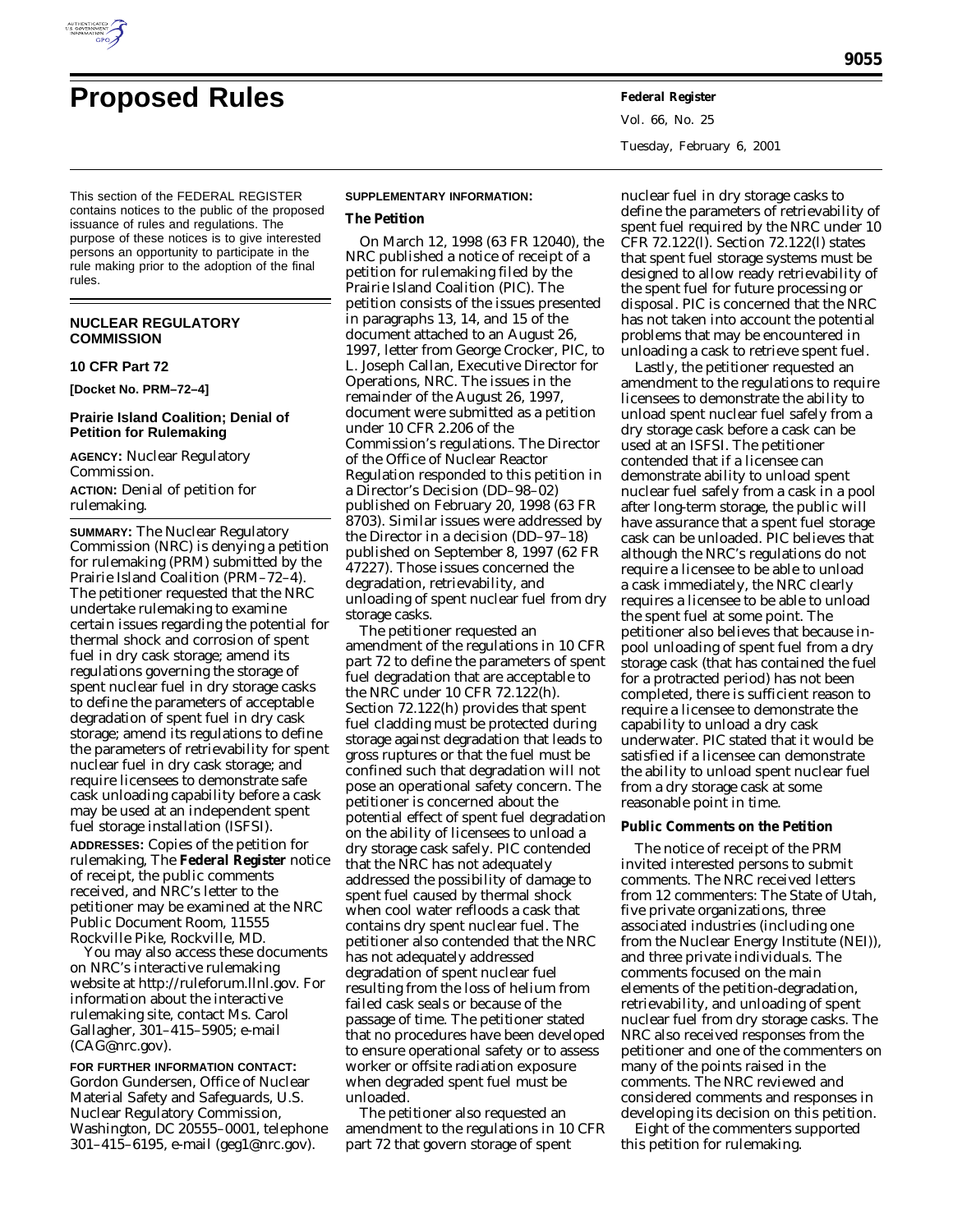Commenters supporting the petition pointed out that a number of degradation modes exist for dry cask storage systems, including flawed cask fabrication, neutron flux and irradiation, liquid metal embrittlement, metal creep, hot metal reactivity, and thermal shock. These commenters believe that any of these modes of degradation may render unloading procedures ineffectual in terms of protecting workers, the public, and the environment from unacceptable radiation exposure. They believe that a rulemaking is needed to create procedures that ensure the safe management of the waste during a variety of contingency situations that may arise as a result of degradation.

One commenter believes that a rulemaking is needed to provide a direct connection between NRC requirements and concerns about fuel integrity and the procedures necessary for monitoring, retrieving, repairing, and maintaining cask systems. The rulemaking would serve to reduce the uncertainties surrounding degradation, loading, and transfer of nuclear waste and should provide for the development of contingency analysis of the interaction between storage timelines, technologies, and degradation factors.

Other commenters supported the rulemaking proposed by the petitioner to address a variety of issues, including the viability of retrieval of spent fuel from dry storage casks, the need to specify procedures for managing cladding degradation, the need to determine how damaged spent fuel will be managed after unloading (since damaged spent fuel cannot be placed in another cask), and whether special unloading procedures are needed for dual-purpose casks (which not only store fuel for an extended period but also transport the spent fuel to a repository or storage facility) because during transport the fuel may be subject to vibration and accidents.

The State of Utah believes that a rulemaking is needed because the set of dry storage parameters is too vague and does not provide sufficient guidance for the NRC staff or cask designers. Further, the State believes that dry storage systems have operated with extremely thin safety margins, as evidenced by the welding problems experienced with the VSC–24 casks. In particular, the State notes that NRC's experience with the unloading of spent fuel from transportation casks does not provide a basis for confidence that storage casks can be successfully unloaded because of key differences between the two, primarily that the State believes that the cladding temperature in transportation casks is much cooler than the cladding

temperature in storage casks and that transportation casks are used for a brief period, after which the fuel and cask interior can be inspected, which is not true for storage casks. The State also supports the petitioner's request that the NRC's regulations should require a physical demonstration of unloading ability and believes that a physical demonstration is particularly important at an off site ISFSI, given that the reactor and the spent fuel pool that supplied the irradiated fuel may no longer exist.

The three industry commenters opposed the petition. The NEI observed that two Director's Decisions (DD–97–18 and DD–98–02) addressed the same issues with respect to the Prairie Island ISFSI and stated that the Director's responses demonstrate that there is no generic issue regarding safely unloading dry spent fuel storage casks, and hence no need for rulemaking. In NEI's view, experience, testing, and computer modeling have all shown that the combination of an inert atmosphere and temperature limits provides a robust basis to conclude that the integrity of the fuel will be maintained during the licensed storage period. NEI also believes that the fact that thousands of spent fuel assemblies have been successfully unloaded from shipping casks without damage—and that most of these shipping casks are designed for fuel temperatures higher than storage casks—provides confidence that storage cask unloading will not result in fuel damage. Moreover, NEI points out that the petition does not present any relevant technical, scientific, or other data to support the need for rulemaking.

A cask manufacturer, Transnuclear, Inc., commented that Transnuclear metal casks are designed to store fuel below a maximum allowable fuel cladding temperature in an inert medium (helium) and that this is a wellestablished method of preventing cladding degradation. This commenter also stated that thermal shock to spent fuel assemblies is not a problem, that spent fuel assemblies have been successfully unloaded from shipping casks without damage, and that most of these shipping casks are designed for higher fuel temperatures than storage casks. Therefore, thermal shock will not present a significant problem when the casks are reflooded with spent fuel pool water before being unloaded. The commenter states that fuel temperature limits as high as 570 degrees Celsius have been approved for transportation packages and that unloading of fuel from a transportation cask into a spent fuel pool without causing fuel degradation has been demonstrated in the United States and France. In the

case of unloading fuel from a storage cask, the commenter believed that the thermal shock phenomenon will be much less significant because of the lower fuel temperature (usually less than 300 degrees Celsius). In addition, the thermal shock is minimized by following procedures that allow the fuel to gradually cool down to the boiling point of water (100 degrees Celsius) before being submerged in the pool.

The petitioner reviewed the comments received on its petition and provided a response. In the petitioner's view, rules governing procedures for safe management of contingency conditions during unloading do not presently exist and are needed. The petitioner states that the whole point of its request for rulemaking is that lack of actual knowledge about how waste materials will behave during storage and unavoidable management operations makes contingency planning necessary in order to protect against worker and public radiation exposure likely to occur if contingency procedures are not in place. The petitioner believes that phenomena such as high temperature zinc reactivity and thermal shock will allow site personnel very little time to evaluate the situation and initiate corrective action.

#### **Reasons for Denial**

The NRC is denying the petition for the following reasons:

The petitioners identified several concerns pertaining to the lack of specific guidance in the unloading procedure to address a scenario in which significant fuel degradation occurs during storage. The NRC staff agrees with the petitioners that such a scenario would complicate the unloading process by requiring additional measures and precautions to limit the release of radioactive materials from the cask into parts of the reactor facility and nearby environs. Currently, unloading procedures used by part 72 licensees include a hold point to sample the atmosphere within the cask cavity to test for radioactive and flammable gases before venting the cask cavity and removing the cask lid. On the basis of the analysis of the gas sample, the unloading procedure includes a step to allow personnel to determine whether additional measures or precautions are needed to safely unload the cask.

While acknowledging many of the petitioner's concerns regarding the potential difficulties in retrieving degraded fuel from dry storage casks, the NRC staff concluded that licensees need not be required to incorporate specific guidance into the normal unloading procedure to address this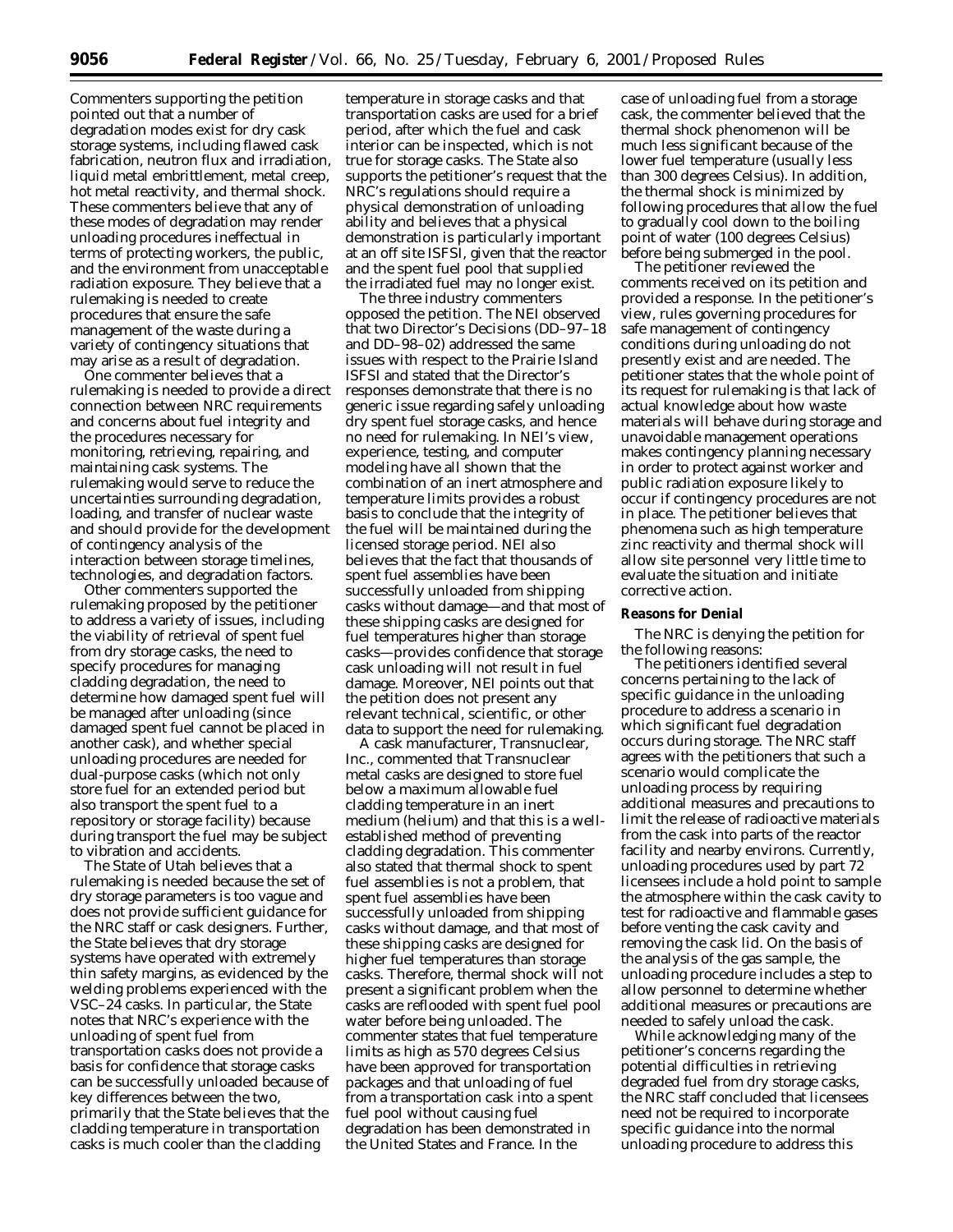unlikely situation. This conclusion is based on the NRC staff's acceptance of current practices and that the required compensatory actions and precautions needed to address such contingency situations may vary significantly, depending on the actual results from the analysis of the gas sample. On the basis of licensees' experiences in developing and implementing plans to address the problem of fuel assemblies damaged during reactor operations, in handling radioactive wastes of various forms, and in resolving other comparable problems, the NRC staff has confidence that licensees could, if necessary, develop plans to retrieve damaged fuel from a storage cask while minimizing the radiological consequences to plant workers and the general public. In addition, the NRC staff is confident that the technical problems associated with retrieving degraded fuel could be overcome. Furthermore, requirements for planning and executing such an activity are contained in the licenses issued for each ISFSI and power reactor, and in NRC regulations at 10 CFR parts 20, 50, and 72. Therefore, the NRC staff has accepted gas sampling and defined hold or decision points before breaching the cask confinement boundary as an adequate means of addressing concerns pertaining to the unlikely degradation of fuel assemblies during storage. In addition, the NRC inspects loading and unloading procedures during preoperational testing to confirm their adequacy.

The NRC believes that the petitioner is incorrect in asserting that 10 CFR 72.122(h) needs to be revised to define parameters of acceptable spent fuel degradation. The NRC believes that an applicant may store spent fuel without significant degradation in a safe technical manner without additional prescriptive requirements. In the present case,  $10$  CFR 72.122(h) specifies the performance-based outcome that must be achieved by the licensee. The applicant must address all relevant considerations to achieve the outcome specified in the regulation. Specifically, paragraph (h)(1) of 10 CFR 72.122 states, in part that: ''[t]he spent fuel cladding must be protected during storage against degradation that leads to gross ruptures or the fuel must be otherwise confined such that degradation of the fuel during storage will not pose operational safety problems with respect to its removal from storage.''

Research, experience, testing, and computer modeling have all shown that the combination of an inert atmosphere and establishment of cladding temperature limits provides an adequate technical basis for concluding that the

fuel integrity will be maintained during the licensed storage period. Industry experience in unloading transportation casks under water without incurring fuel damage and limited experience in unloading storage casks provides confidence that storage cask unloading will also not result in fuel damage. Additional experience on the long-term performance of spent fuel storage systems has been gained from NRCsponsored studies. Specifically, the NRC studied spent nuclear fuel assemblies that have been out of the reactor for approximately 20 years. In September 1999, a Castor-V/21 cask that has been at the Idaho National Engineering and Environmental Laboratory since 1985 was reopened, and the cask internals, fuel assemblies, and several rods were visually inspected. This cask contained 21 spent pressurized water reactor fuel assemblies (with burnup in the 30–35 GWd/MTU range) from the Surry Nuclear Power Plant. These fuel assemblies have been in continuous storage in this cask for approximately 15 years. The examinations found no evidence of significant degradation of the Castor-V/21 cask systems important to safety from the initial cask loading in 1985 to the time of examination in 1999. The fuel examination found no longterm fuel degradation, thus confirming the adequacy of existing practices to protect the fuel.

The NRC believes that the petitioner and the commenters have not provided adequate justification for revising the requirements in 10 CFR 72.122(l) to include specific parameters for retrievability. The NRC reviews an applicant's method of retrievability to determine if it is appropriate for use rather than specifying in the regulations exactly how retrievability is to be accomplished. Each site must have specific procedures in place that are exclusively associated with that site, and the licensee should have the flexibility of achieving the outcome specified in 10 CFR 72.122(l).

Furthermore, Regulatory Guide 3.61, ''Standard Format and Content of Topical Safety Analysis Reports for a Spent Fuel Dry Storage Facility'' contains an outline of the specific information needed, and NUREG–1536, ''Standard Review Plan for Dry Cask Storage Systems'' provides guidance to the NRC staff performing safety reviews of dry cask storage systems. These documents provide guidance to applicants and the NRC staff to ensure that the safety analysis report (SAR), the safety evaluation report, and the Certificate of Compliance contain commitments to prepare and validate procedures, and to train qualified

personnel in their use so that spent fuel can be retrieved safely from a dry storage cask.

The NRC staff agrees with the petitioner's premise that actually unloading a storage cask would likely result in licensees learning lessons that could improve unloading procedures. The staff does not agree that additional demonstration of the unloading procedure is warranted. In addition to the NRC staff's review of the procedure for unloading casks, reasonable assurance that the casks can be safely unloaded is provided by a variety of experiences related to the use and storage of radioactive materials. These experiences include preoperational tests and dry-run exercises that are performed to verify key aspects of unloading procedures for casks; related research sponsored by the commercial nuclear industry, the U.S. Department of Energy, and the NRC; actual loading and unloading of transportation casks; loading of storage casks; handling of spent fuel assemblies under various conditions; and performing relevant maintenance and engineering activities associated with reactor facilities. In addition, as discussed below, there is recent experience from unloading a spent fuel storage cask at Surry. Accordingly, the NRC believes that the request of the petitioner and some commenters to require a demonstration of cask unloading before a cask can be used at an ISFSI is unnecessary.

The NRC staff also believes that adequate assurances are in place to ensure safe cask unloading. As part of the review described in NUREG–1536, the NRC staff verifies that the SAR has requirements for cask unloading procedures. The NRC inspects procedures, training and qualification, and ISFSI operations. Further, requiring a full demonstration of cask unloading could result in unnecessary radiation exposure to workers and the public.

The NRC staff's view that adequate assurances are in place to ensure safe cask unloading are borne out by the practical experience in retrieving dry storage casks that have been stored with spent fuel for a number of years. In 2000, two TN–32 spent fuel storage casks at Surry were retrieved from the storage pad because of indications of a failed seal. In one case, the seal monitoring system had developed a leak. The cask was returned to the pool, the seals replaced, the monitoring system repaired, and the cask leak tested. The cask was then returned to the ISFSI pad. The second cask had a leak in the secondary seal. The primary seal was intact. The cask was returned to the pool and the lid removed to